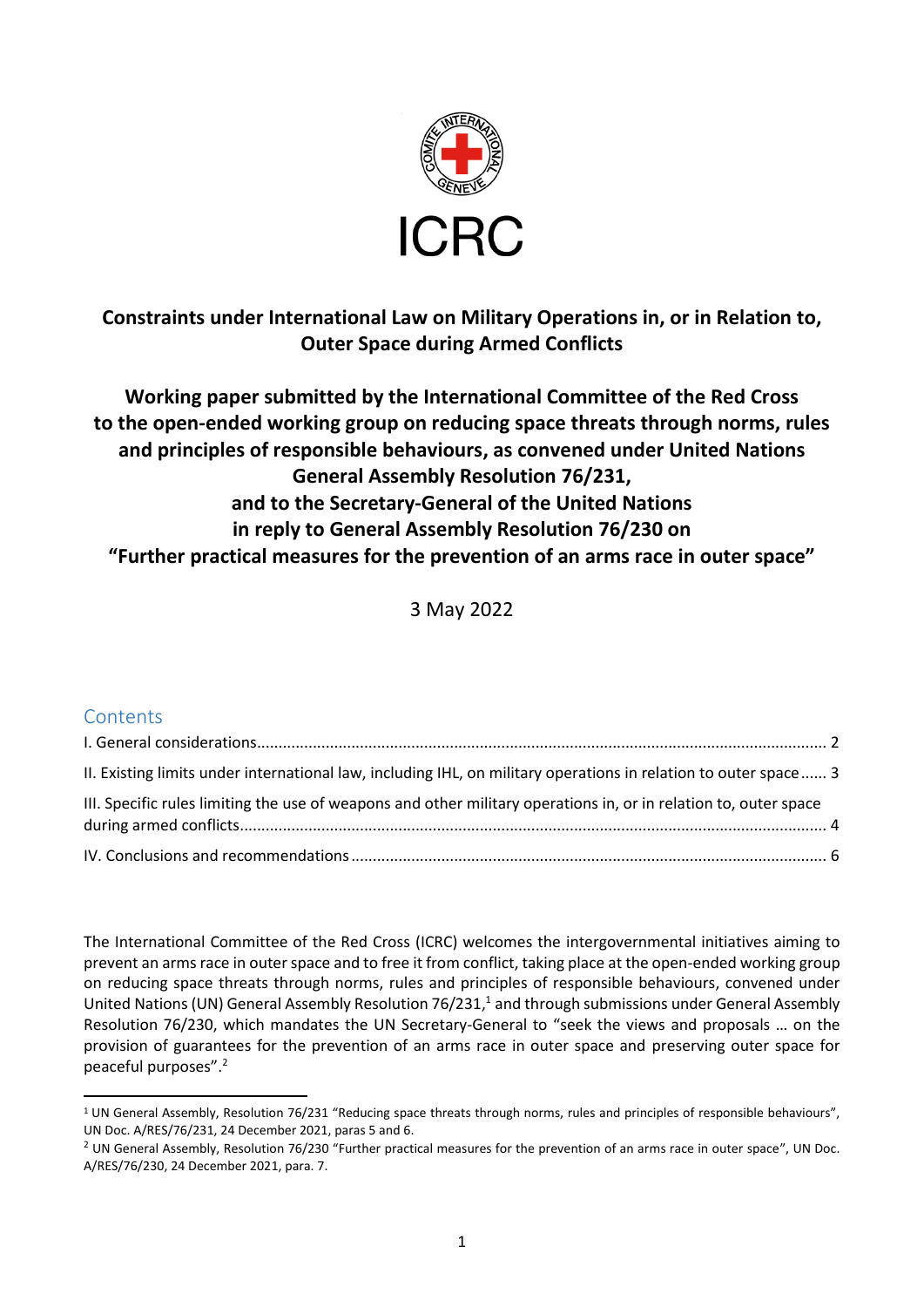The ICRC appreciates the opportunity to take part in these initiatives. In line with its humanitarian mission and mandate, the ICRC submits this working paper<sup>3</sup> on the constraints under international law on military operations in, or in relation to, outer space during armed conflicts to contribute to the discussions of both initiatives.

#### <span id="page-1-0"></span>I. General considerations

The military use of space and space systems<sup>4</sup> has been an integral part of contemporary warfare for several decades. For example, armed forces rely on satellite navigation systems to enable precision navigation and targeting, on satellites to enable global communications – including for command and control – and on spacebased monitoring systems that allow advance warnings of missile attacks, surveillance and reconnaissance.

As the role of space systems in military operations increases, the likelihood of these systems being targeted during armed conflicts, whether it be a ground component, a space component or any link between them, also increases. Possible threats to space systems include electronic warfare, cyber operations, directed energy attacks and the use of orbital-based and ground-based anti-satellite weapons.

It is important to stress that any use of force by States – be it through kinetic or non-kinetic means, using space- and/or ground-based weapon systems – remains governed by the UN Charter and the relevant rules of customary international law, in particular, the prohibition against the threat or use of force. International disputes must be settled by peaceful means, in outer space as in all other domains.

Military operations in, or in relation to, outer space<sup>5</sup> during armed conflicts could have significant impacts on civilians on earth because technology enabled by space systems permeates most aspects of civilian life, making the potential consequences of attacks on space systems a matter of humanitarian concern.<sup>6</sup> For example, civilian infrastructure needed for health care, transportation, communications, energy and trade is increasingly dependent on space systems. Space objects – particularly weather, communication, navigation, and earth observation/imaging satellites – also contribute to every phase of humanitarian work, from needs assessment to emergency relief delivery, from early recovery to disaster and conflict risk reduction. However, many of these civilian satellites, or some of their payloads, may also serve armed forces, and are therefore of a dual-use nature, which may make them military objectives.<sup>7</sup> Another issue of growing concern is space debris. Given the speed, location and duration of its travel, debris risks damaging other space objects that support safety-critical civilian activities and essential civilian services on earth.

<sup>&</sup>lt;sup>3</sup> This paper is limited to legal and humanitarian questions related to military operations in, or in relation to, outer space during armed conflicts. It does not address questions relating to the legal framework applicable to military operations in, or in relation to, outer space in situations below the threshold of an armed conflict.

<sup>4</sup> For the purpose of this paper, the term "space system" is used to refer to any system that encompasses a space component (one or more space objects), a ground component (including ground stations for the launch, operation and/or use of the space component) and any link between them. The term "space object", as defined in Article I(d) of the Convention on International Liability for Damage Caused by Space Objects of 1972 and in Article I(b) of the Convention on Registration of Objects Launched into Outer Space of 1974, "includes component parts of a space object as well as its launch vehicle and parts thereof".

<sup>5</sup> For the purpose of this paper, military operations in, or in relation to, outer space include military operations in, to, from and through outer space and those against space systems, whether it be a space component, a ground component or any link between them.

<sup>&</sup>lt;sup>6</sup> This paragraph provides only a summary of considerations for the human cost of military operations in, or in relation to, outer space. For a more detailed discussion, see ICRC, *The Potential Human Cost of the Use of Weapons in Outer Space and the Protection Afforded by International Humanitarian Law*, Position paper submitted to the Secretary-General of the United Nations on the issues outlined in UN General Assembly Resolution 75/36, 7 April 2021, p. 2.

 $<sup>7</sup>$  Dual-use space objects may become military objectives if their use for military purposes fulfils the definition under Article 52(2) of</sup> Protocol I of 8 June 1977 additional to the Geneva Conventions of 1949 (Additional Protocol I), i.e. "those objects which by their nature, location, purpose or use make an effective contribution to military action and whose total or partial destruction, capture or neutralization, in the circumstances ruling at the time, offers a definite military advantage".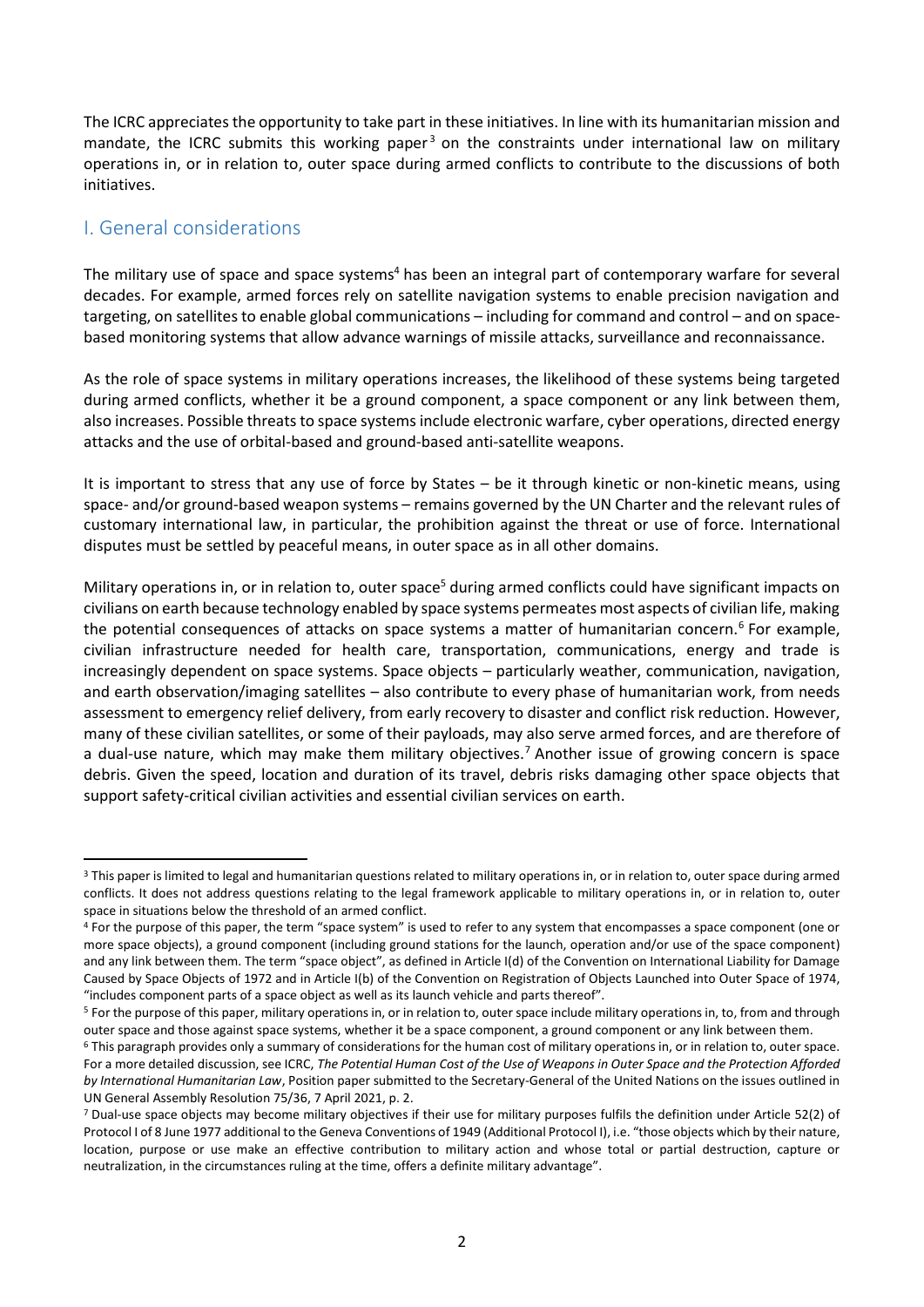The ICRC is primarily concerned with the potential human cost for civilians on earth of the use of weapons and other military operations in, or in relation to, outer space during armed conflicts, and the protection afforded by international law, including international humanitarian law (IHL), against their effects.

# <span id="page-2-0"></span>II. Existing limits under international law, including IHL, on military operations in relation to outer space

As affirmed by the Outer Space Treaty, international law applies to "activities in the exploration and use of outer space".<sup>8</sup> If military operations in, or in relation to, outer space were to be carried out as part of an armed conflict, despite the long-term desire of the international community to prevent an arms race and conflict in outer space,<sup>9</sup> the following relevant international law, among others, applies:

- the UN Charter, which governs the lawfulness of the resort to force between States. It prohibits the threat or use of force, and mandates Member States to settle their international disputes by peaceful means.
- space law treaties, in particular the Outer Space Treaty, which recognizes the common interest of all mankind in the progress of the exploration and use of outer space for peaceful purposes.<sup>10</sup>
- the law of neutrality, which regulates relations between belligerent States and neutral States in times of armed conflict and serves to mitigate and contain the adverse effects of a conflict.
- IHL, also known as the law of armed conflict or *jus in bello,* which establishes limits on the right of belligerents to choose means and methods of warfare and rules on the conduct of hostilities to protect civilian populations, civilians and civilian objects from the danger arising from military operations.<sup>11</sup> It includes prohibitions and restrictions on the use of specific weapons, means and methods of warfare.

IHL constrains any military operations conducted in the context of an armed conflict, including those that occur in outer space or the effects of which extend to outer space, just as it constrains the use of any other weapon, means and methods of warfare in any armed conflict, whether new or old. The four Geneva Conventions of 1949 and Additional Protocol I of 1977 apply "to all cases of declared war or any other armed conflict which may arise between two or more of the High Contracting Parties", and must be respected "in all circumstances".<sup>12</sup> Most rules governing the conduct of hostilities today are part of customary IHL<sup>13</sup> and apply wherever hostilities take place during armed conflicts, including in, or in relation to, outer space. With regard to more detailed treaty rules, Article 49(3) of Additional Protocol I demonstrates that the protocol's rules on the conduct of hostilities were meant to apply to all types of warfare that may affect civilians on land. This would include hostilities in outer space, or the effects of which extend to outer space. The applicability of IHL in outer space is confirmed by Article III of the Outer Space Treaty, which, as noted above, states that international law applies to activities in the use of outer space, and IHL forms part of international law. Furthermore, the International Court of Justice has recalled that the established principles and rules of IHL

<sup>8</sup> Article III of the Treaty on Principles Governing the Activities of States in the Exploration and Use of Outer Space, including the Moon and Other Celestial Bodies (Outer Space Treaty), 1967; Paragraph 1 of Resolution A/76/231 more specifically affirms that military activities that take place in relation to outer space must be conducted in conformity with international law.

<sup>9</sup> UN General Assembly, UN Doc. A/RES/76/230, 24 December 2021, preamble and para. 2; UN General Assembly, UN Doc. A/RES/76/231, 24 December 2021, preamble.

<sup>10</sup> Outer Space Treaty, preamble, Articles I and IV(2).

<sup>11</sup> Articles 35, 48 and 51 of Additional Protocol I.

<sup>12</sup> Articles 1 and 2 common to the four Geneva Conventions of 1949; Article 1(3), Additional Protocol I.

<sup>13</sup> See Jean-Marie Henckaerts and Louise Doswald-Beck, *Customary International Humanitarian Law* (ICRC Customary IHL Study), ICRC/Cambridge University Press, 2005[: https://ihl-databases.icrc.org/customary-ihl/eng/docs/v1\\_rul.](https://ihl-databases.icrc.org/customary-ihl/eng/docs/v1_rul)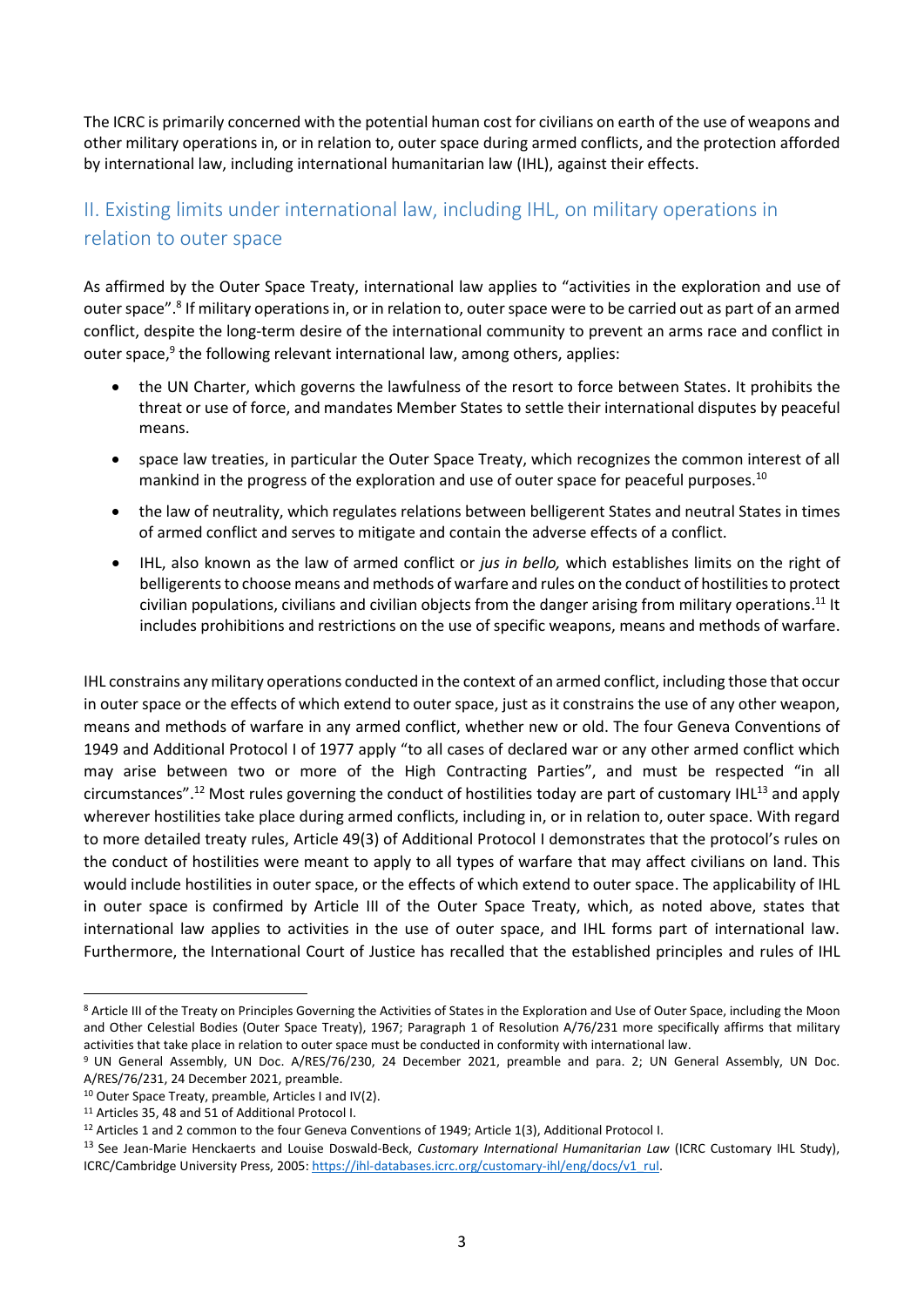applicable in armed conflict apply "to all forms of warfare and to all kinds of weapons", including "those of the past, those of the present and those of the future".<sup>14</sup>

It is important to underline that affirming the application of IHL to military operations in, or in relation to, outer space during armed conflicts does not legitimize or encourage the use of force in outer space, nor its militarization or weaponization. In fact, IHL imposes some limits on the militarization of, and the use of force in, outer space by prohibiting the development and use of weapons, means and methods of warfare in, or in relation to, outer space that would violate IHL, as explained below.

# <span id="page-3-0"></span>III. Specific rules limiting the use of weapons and other military operations in, or in relation to, outer space during armed conflicts

As noted above, military operations in, or in relation to, outer space during armed conflicts are limited by international law. The following rules in IHL and the Outer Space Treaty are particularly relevant to the use of weapons and other military operationsin, or in relation to, outer space during armed conflicts, including those designed or expected to disrupt, damage, destroy or disable space systems, whether it be a space component, a ground component or any link between them.

- The placement in orbit of objects carrying nuclear weapons or other weapons of mass destruction, the installation of such weapons on celestial bodies and the stationing of such weapons in outer space in any other manner is prohibited.<sup>15</sup>
- The establishment of military bases, installations and fortifications, the testing of any type of weapons and the conduct of military manoeuvres on celestial bodies are forbidden. The moon and other celestial bodies must be used exclusively for peaceful purposes.<sup>16</sup>
- Weapons that are by nature indiscriminate, or of a nature to cause superfluous injury or unnecessary suffering,<sup>17</sup> as well as a number of other specific types of weapon, are prohibited.<sup>18</sup> These prohibitions are not limited to the terrestrial domains.
- Military or any other hostile use of environmental modification techniques namely any technique for changing, through the deliberate manipulation of natural processes, the dynamics, composition or structure of the earth or of outer space – having widespread, long-lasting or severe effects as the means of destruction, damage or injury is prohibited.<sup>19</sup>
- Direct attacks against civilians or civilian objects, including civilian space objects, are prohibited.<sup>20</sup> No space object nor any of its constituent parts may be attacked, unless and for such time as they would be military objectives.<sup>21</sup>

<sup>14</sup> International Court of Justice, *Legality of the Threat or Use of Nuclear Weapons*, Advisory Opinion, 8 July 1996, para. 86.

<sup>&</sup>lt;sup>15</sup> Outer Space Treaty, Article IV(1); Article 3 of the Agreement Governing the Activities of States on the Moon and Other Celestial Bodies, 1979.

<sup>&</sup>lt;sup>16</sup> Outer Space Treaty, Article IV(2).

<sup>17</sup> Rules 70 and 71, ICRC Customary IHL Study.

<sup>18</sup> Rules 72 to 84, ICRC Customary IHL Study; see also all the treaties regulating specific means and methods of warfare, as listed in the ICRC's IHL treaties database[: https://ihl-](https://ihl-databases.icrc.org/applic/ihl/ihl.nsf/vwTreatiesByTopics.xsp#view:_id1:_id2:_id260:repeat1:1:labelAnchor)

databases.icrc.org/applic/ihl/ihl.nsf/vwTreatiesByTopics.xsp#view:\_id1:\_id2:\_id260:repeat1:1:labelAnchor.

<sup>19</sup> Articles I and II, Convention on the Prohibition of Military or Any Other Hostile Use of Environmental Modification Techniques, 1976. <sup>20</sup> Rules 7 to 10, ICRC Customary IHL Study; Article 48, Additional Protocol I.

<sup>&</sup>lt;sup>21</sup> Rule 10, ICRC Customary IHL Study; Article 52(2), Additional Protocol I.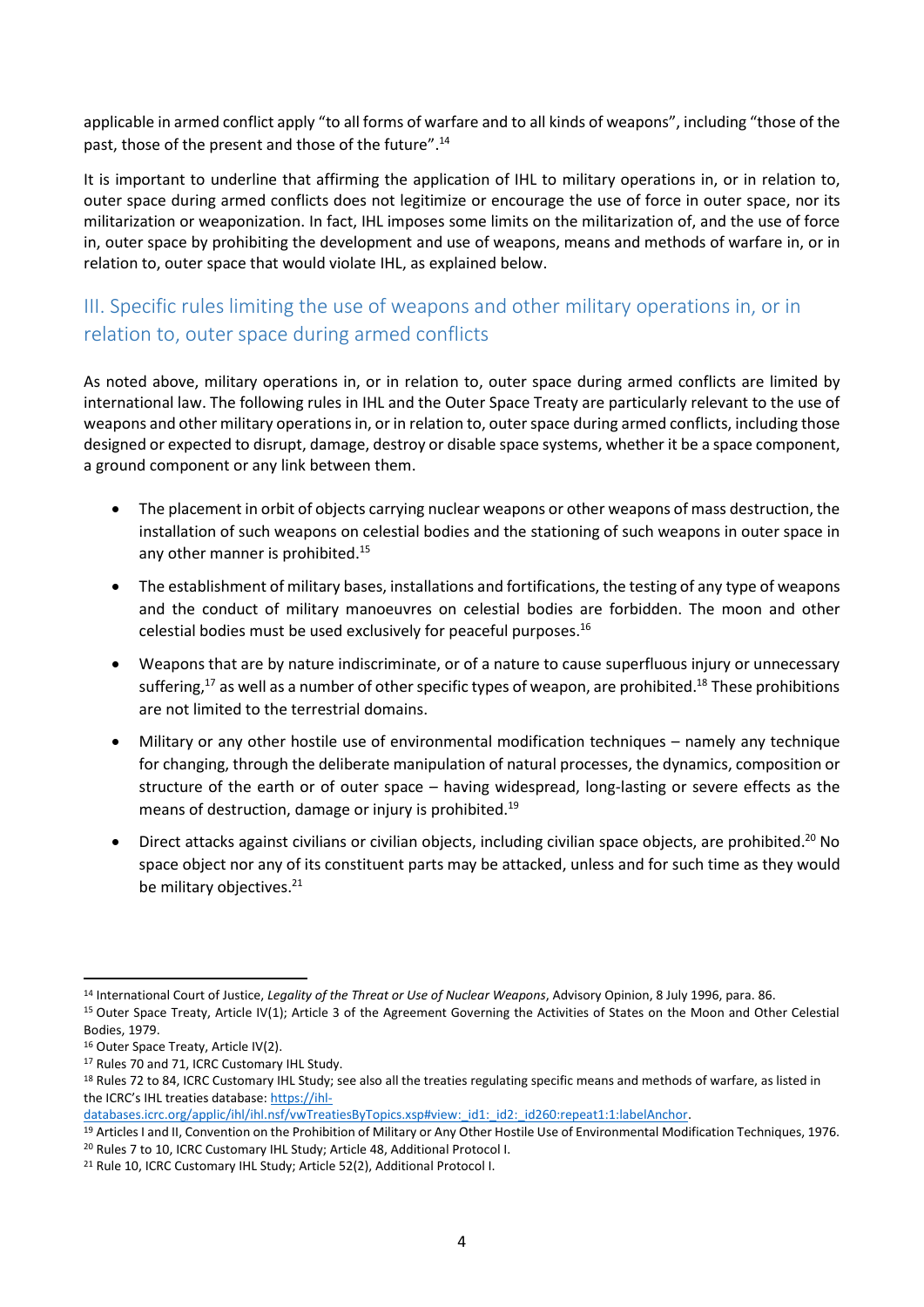- Indiscriminate attacks, namely those of a nature to strike military objectives and civilians or civilian objects without distinction, including civilian space objects, are prohibited.<sup>22</sup>
- Disproportionate attacks are prohibited, i.e. attacks which may be expected to cause incidental loss of civilian life, injury to civilians, damage to civilian objects, or a combination thereof, which would be excessive in relation to the concrete and direct military advantage anticipated.<sup>23</sup> When assessing the proportionality of an attack, all foreseeable direct and indirect incidental harm to civilians or damage to civilian objects in outer space or on earth must be considered.<sup>24</sup>
- In the conduct of military operations, including those in relation to outer space, constant care must be taken to spare the civilian population, civilians and civilian objects. All feasible precautions must be taken, notably in the choice of means and methods of warfare, to avoid, and in any event to minimize, incidental civilian casualties and damage to civilian objects both in outer space and on earth.<sup>25</sup>
- Attacking, destroying, removing or rendering useless objects indispensable to the survival of the civilian population is prohibited, including through military operations in relation to outer space.<sup>26</sup>
- <span id="page-4-0"></span>• Specially protected persons and objects, such as medical services<sup>27</sup> and cultural property,<sup>28</sup> must be protected and respected, including when carrying out military operations in relation to outer space.

In the ICRC's view, all these rules apply to, and therefore limit, kinetic and non-kinetic military operations against space systems during armed conflicts, including operations that would disable them without damaging them physically. When assessing the lawfulness of such operations, all foreseeable direct and indirect incidental harm to civilians and civilian objects in outer space and on earth must be considered, including when targeting a dual-use space object that has become a military objective. The risk of creating debris and the cascading threats that debris poses to civilian space objects must also be considered when applying these rules.

In addition, all feasible precautions must be taken to protect civilians and civilian objects against the effects of military operations in, or in relation to, outer space, which is an obligation that States must already implement in peacetime.<sup>29</sup> Measures that could be considered include segregating the military use of space objects from the civilian use of space objects; and working towards identifying space systems serving specially protected objects like hospitals and objects indispensable to the survival of the civilian population, such as

<sup>&</sup>lt;sup>22</sup> Rules 11 and 12, ICRC Customary IHL Study; Article 51(4), Additional Protocol I. Indiscriminate attacks are those: (a) which are not directed at a specific military objective; (b) which employ a method or means of combat which cannot be directed at a specific military objective; or (c) which employ a method or means of combat the effects of which cannot be limited as required by IHL; and consequently, in each such case, are of a nature to strike military objectives and civilians or civilian objects without distinction. <sup>23</sup> Rule 14, ICRC Customary IHL Study; Article 51(5)(b) and Article 57, Additional Protocol I.

<sup>24</sup> ICRC, *International Humanitarian Law and the Challenges of Contemporary Armed Conflicts*, ICRC, Geneva, 2015, pp. 42–43 and 52. <sup>25</sup> Rules 15 to 21, ICRC Customary IHL Study; Article 57, Additional Protocol I. Feasible precautions are those precautions which are practicable or practically possible taking into account all circumstances ruling at the time, including humanitarian and military considerations. See Article 3(4) of Protocol II to the Convention on Certain Conventional Weapons (CCW), 1980; Article 1(5) of Protocol III to the CCW, 1980 and Article 3(10) of Amended Protocol II to the CCW, 1996.

<sup>&</sup>lt;sup>26</sup> Rule 54, ICRC Customary IHL Study; Article 54, Additional Protocol I; Article 14, Protocol II of 8 June 1977 additional to the Geneva Conventions (Additional Protocol II).

<sup>&</sup>lt;sup>27</sup> See, for example, Article 19, Convention (I) for the Amelioration of the Condition of the Wounded and Sick in Armed Forces in the Field, 1949; Article 12, Convention (II) for the Amelioration of the Condition of Wounded, Sick and Shipwrecked Members of Armed Forces at Sea, 1949; Article 18, Convention (IV) relative to the Protection of Civilian Persons in Time of War; Article 12, Additional Protocol I; Article 11, Additional Protocol II; Rules 25, 28 and 29, ICRC Customary IHL Study.

<sup>&</sup>lt;sup>28</sup> See, for instance, Article 53, Additional Protocol I; Article 16, Additional Protocol II; Rules 38 and 39, ICRC Customary IHL Study.

<sup>&</sup>lt;sup>29</sup> Article 58, Additional Protocol I; Rules 22 to 24, ICRC Customary IHL Study.